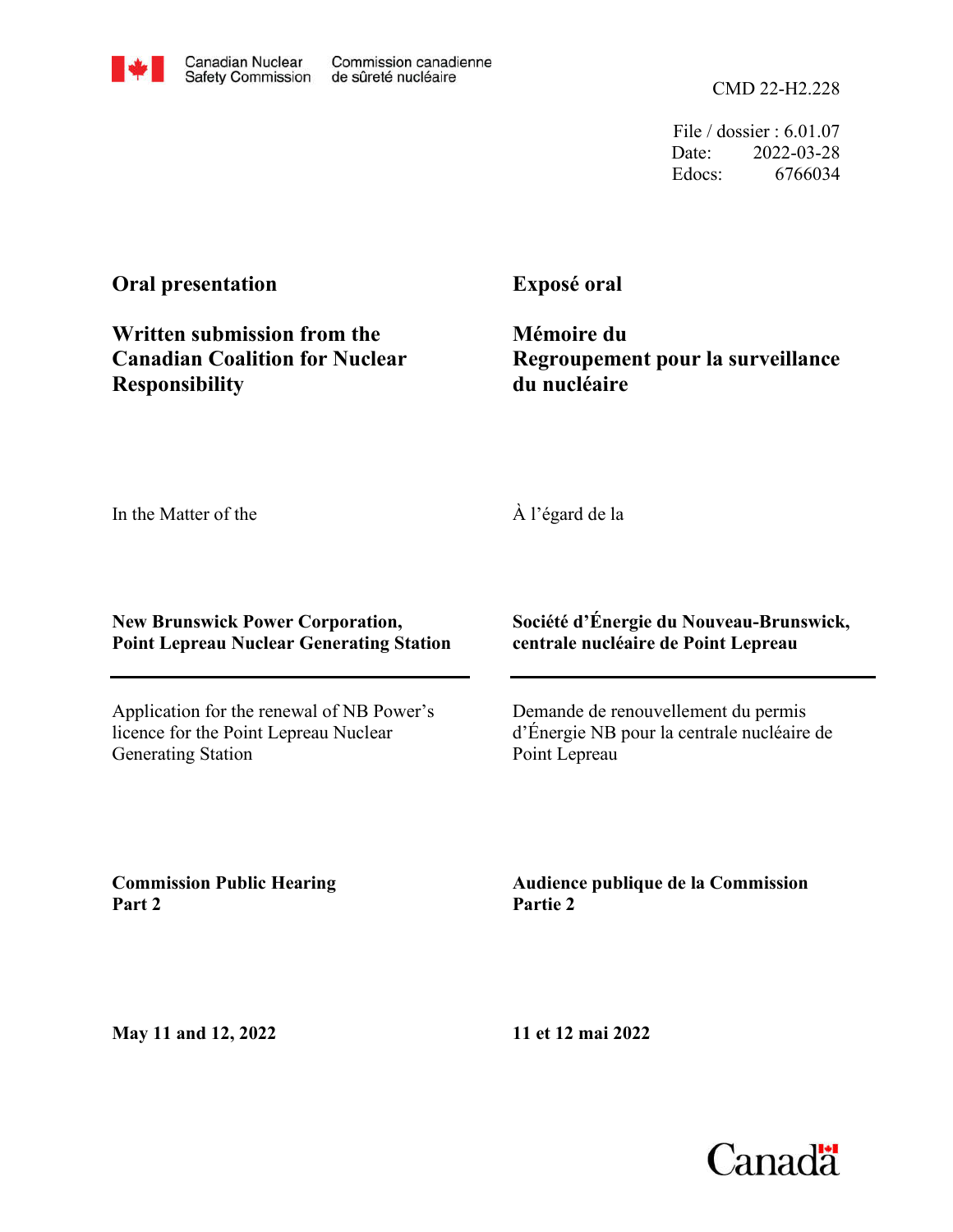To: Canadian Nuclear Safety Commission From: Canadian Coalition for Nuclear Responsibility Date: March 28 2022 Re: PLNGS Licence

The Canadian Coalition for Nuclear Responsibility (CCNR) is a federally incorporated not-for-profit corporation. It was founded in 1974 and incorporated in 1978. It is dedicated to education and research on all issues related to nuclear energy, whether civilian or military – including non-nuclear alternatives – with a special emphasis on those aspects of nuclear energy pertaining to Canada and its provinces and territories.

CCNR is opposed to granting a Power Reactor Operating Licence (PROL) that would allow NB Power to operate the Point Lepreau Nuclear Generating Station (PLNGS) for two decades or more. In effect, granting such a licence would mean that members of Indigenous communities and the public will be silenced, for the next 20 years or more, with no opportunity to intervene before the Commission to provide perspective, raise awareness and give advice on matters related to the plant that will affect them and their children and their children's children for generations to come.

CNSC is mandated to protect the health and safety of Canadians and the environment. In our opinion it is vitally important that the Commissioners remain in touch with the people whose interests they are legally obligated to serve.

## **Emergency Measures**

CCNR is concerned that much remains to be done with regard to emergency planning at Point Lepreau. There seems to be some misinterpretation of IAEA recommendations on this score.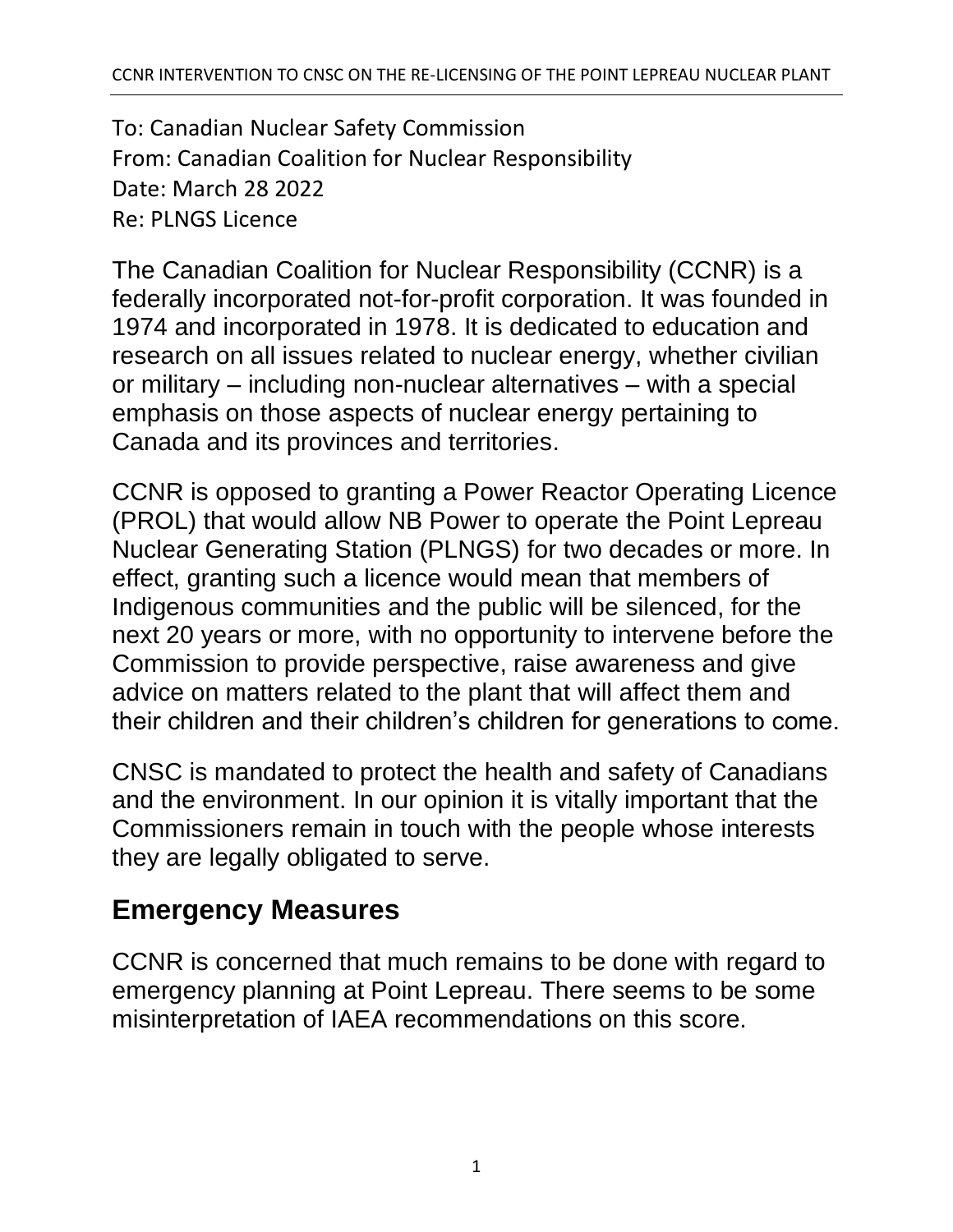According to the licensee's presentation during Part 1 of these hearings, we read: (taken from [https://www.nuclearsafety.gc.ca/eng/the](https://www.nuclearsafety.gc.ca/eng/the-commission/hearings/cmd/pdf/CMD22/CMD22-H2-1A.pdf)[commission/hearings/cmd/pdf/CMD22/CMD22-H2-1A.pdf](https://www.nuclearsafety.gc.ca/eng/the-commission/hearings/cmd/pdf/CMD22/CMD22-H2-1A.pdf))

## "Emergency Management and Fire Protection

"• NB Power is committed to ensuring the ability to respond to radiological and conventional emergencies in a timely, effective, and coordinated manner. This is carried out by means of a comprehensive all-hazards approach to emergency management. This is demonstrated through:

‐ updated technical planning basis for Radiological Emergencies (2021)

- strong local and regional partnerships with Musquash Fire Department, Saint John Fire Department, NB EMO and other response agencies

- annual fire mutual aid drills
- completion of the Synergy Challenge 2021 emergency exercise
- ‐ enhanced emergency facilities and infrastructure located on site
- ‐ dedicated emergency facility in St. George

‐ continuing training, drills and exercises with all emergency response organization members"

However, despite the close collaboration between LPNGS staff and first responders suggested in the passage above, there are some troubling features in the Point Lepreau Off-Site Emergency Plan (New Brunswick Department of Justice and Public Safety and New Brunswick Emergency Measures Organization, 30 June 2021). This document is appended as Annex A.

On page 17 we encounter a table showing a 50 km EPD zone (Extended Planning Distance zone) based on a misreading of IAEA recommendations (IAEA is explicitly cited in the table).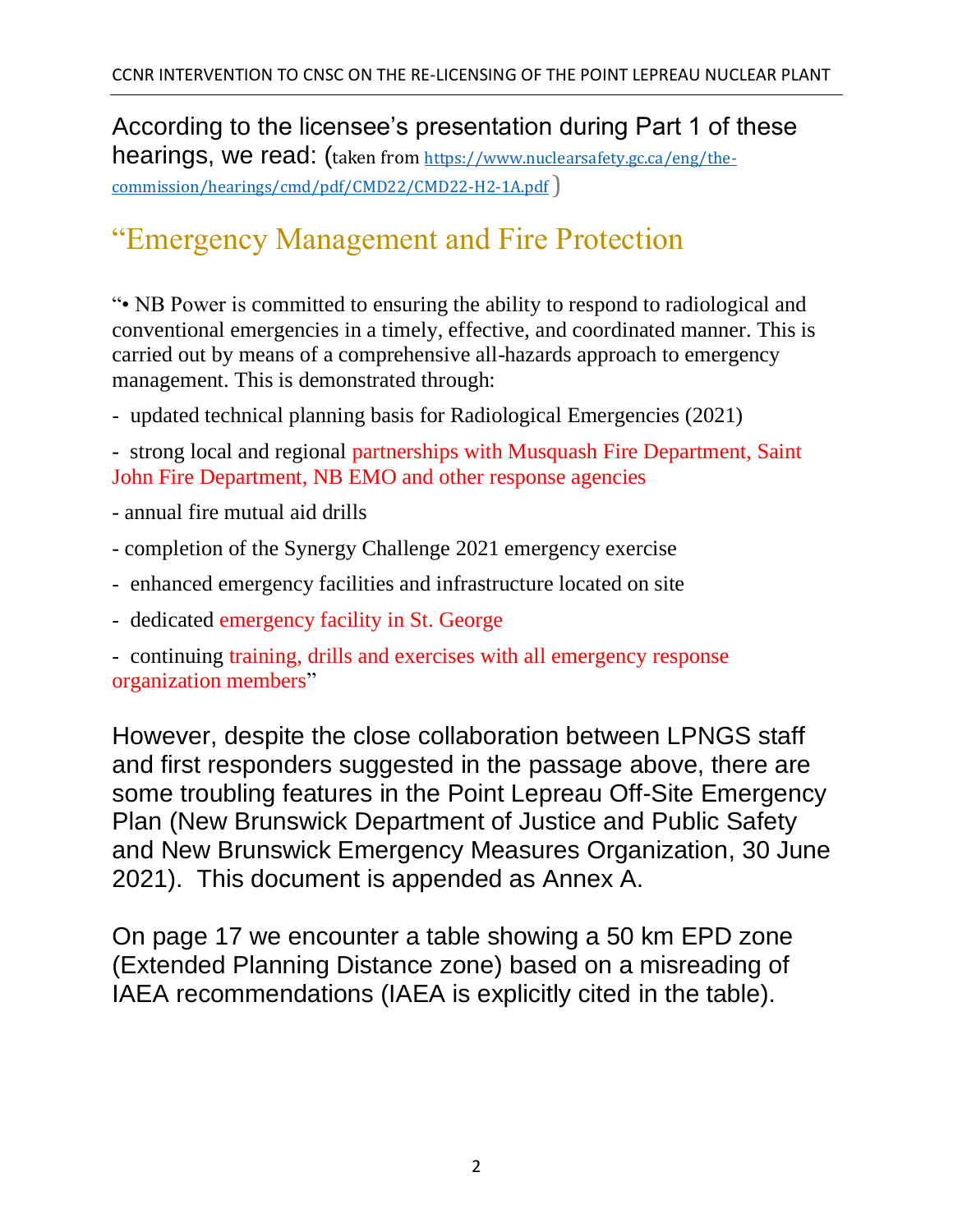#### CCNR INTERVENTION TO CNSC ON THE RE-LICENSING OF THE POINT LEPREAU NUCLEAR PLANT

| Off-site Emergency Planning<br>Zones: IAEA Planning Zones | <b>NBEMO Warden Zones</b>                  | <b>Health Canada / CSA</b><br><b>Planning Zones</b> |  |
|-----------------------------------------------------------|--------------------------------------------|-----------------------------------------------------|--|
| 4 km                                                      | Warden Zones 1, 2 and                      | 4 km                                                |  |
| Precautionary Action Zone (PAZ)                           | at sea 1                                   | Automatic Action Zone<br>(AAZ)                      |  |
| 20 km                                                     | Warden Zones                               | 20 km                                               |  |
| <b>Urgent Protective Action Zone</b>                      | 3, 4, 5, 6, 7a, 7b, 7c,                    | Detailed Planning Zone                              |  |
| (UPZ)                                                     | 8, 9, 10, 11, 12, 13 and<br>at sea 1 and 2 | (DPZ)                                               |  |
| 50 km                                                     | Warden Zones                               | 50 km                                               |  |
| <b>Extended Planning Distance</b><br>(EPD)                | 14 and 15                                  | Contingency Planning Zone<br>(CPZ)                  |  |
| Ingestion and Commodities                                 | 57 km                                      | 57 km                                               |  |
| <b>Planning Distance</b><br>(ICPD)                        | Ingestion Planning Zone                    | Ingestion Planning Zone<br>(IPZ)                    |  |
| <b>IAEA</b>                                               | <b>New Brunswick</b>                       | <b>CSA N1600-16</b>                                 |  |
| <b>General Safety Requirements</b>                        | <b>Warden Service</b>                      | <b>General Requirements for</b>                     |  |
| <b>GSR Part 7</b>                                         | <b>Procedure Manual</b>                    | <b>Nuclear Emergency</b>                            |  |
| <b>Section 5.38</b>                                       |                                            | <b>Management Programs</b><br>Section 7.6.1         |  |

The latest IAEA draft report on this matter shows the 50 km radius is only appropriate for nuclear reactors with a thermal power of less than 1000 megawatts, whereas Point Lepreau has a thermal power of 2050 megawatts. For such reactors the EPD zone is 100 km, not 50 km.

TABLE VI.2. SUGGESTED SIZES FOR THE OFF-SITE EMERGENCY PLANNING ZONES AND EMERGENCY PLANNING DISTANCES<sup>h</sup>

| <b>Facilities</b>                                   | Precautionary<br>action zone<br>(PAZ)<br>radius <sup>a,c,d</sup> | <b>Urgent</b><br>protective<br>action planning<br>zone (UPZ)<br>radius b,c,d | <b>Extended</b><br>planning<br>distance<br>$(EPD)^e$ | <b>Ingestion and</b><br>commodities<br>planning<br>distance<br>(ICPD) |  |  |
|-----------------------------------------------------|------------------------------------------------------------------|------------------------------------------------------------------------------|------------------------------------------------------|-----------------------------------------------------------------------|--|--|
| <b>Emergency preparedness category I facilities</b> |                                                                  |                                                                              |                                                      |                                                                       |  |  |
| Reactors $\geq 1000$ MW(th)                         |                                                                  |                                                                              |                                                      |                                                                       |  |  |
| from Appendix II is $\geq 10^{5\,\mathrm{f}}$       | $3-5$ km                                                         | $15 - 30$ km                                                                 | $100 \mathrm{km}$                                    | 300 km                                                                |  |  |
| Reactor $100-1000$ MW(th)                           |                                                                  |                                                                              |                                                      |                                                                       |  |  |
| from <b>Appendix II</b> is $\geq 10^4 - 10^{5}$ f   | $3-5$ km                                                         | $15 - 30$ km                                                                 | $50 \mathrm{km}$                                     | $100 \mathrm{km}$                                                     |  |  |
|                                                     |                                                                  |                                                                              |                                                      |                                                                       |  |  |

The recommended radius takes in parts of the province of Nova Scotia and state of Maine. In other words, emergency measures officials and first responders in those jurisdictions should also be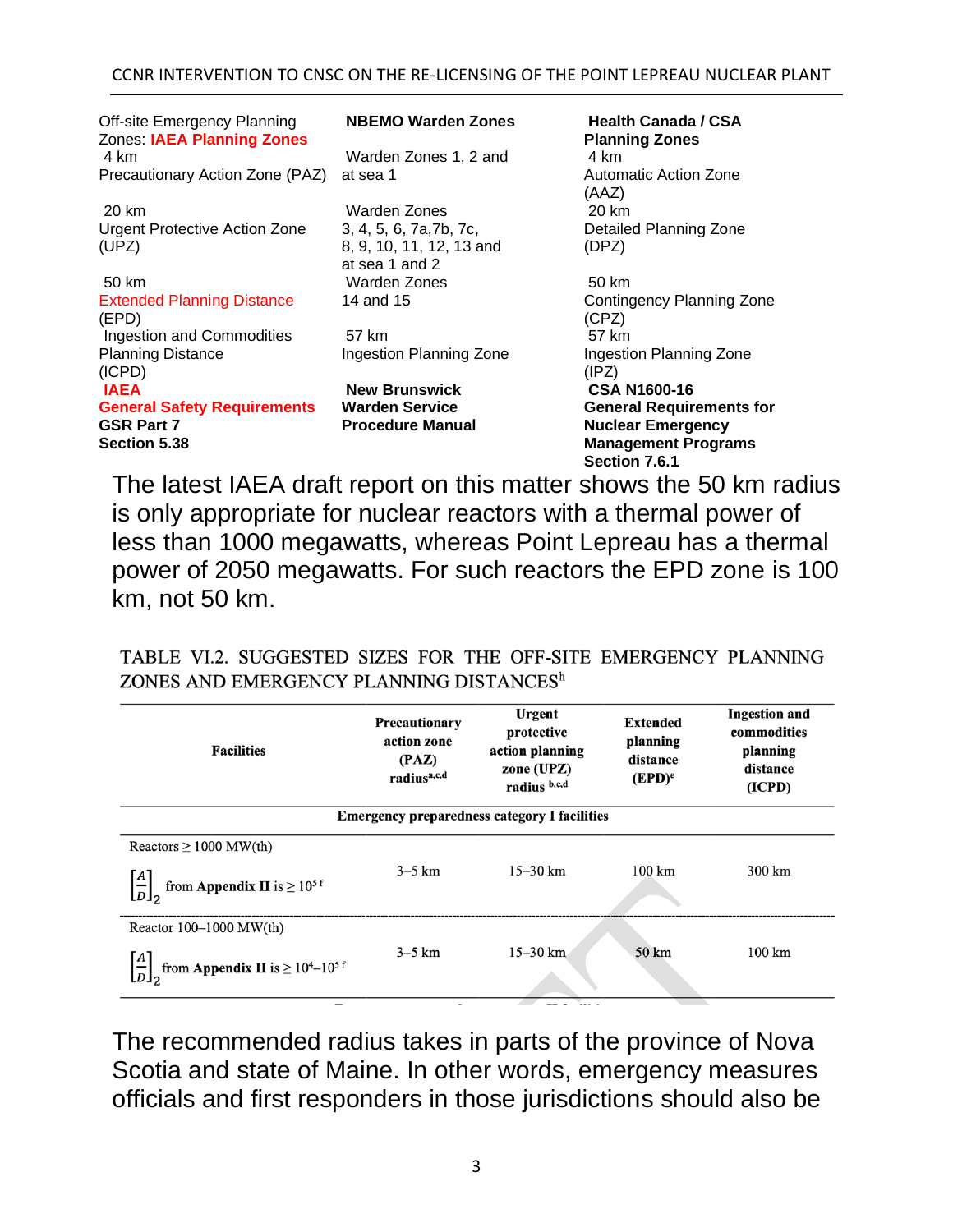involved. Here is the relevant table from the draft IAEA report (draft\_ds504.pdf p.143):

The IAEA document from which this graph is taken is entitled **Arrangements for Preparedness and Response for a Nuclear or Radiological Emergency** Version 8.2 Dated: 2021-07-16. This 2021 document includes the statement made two years earlier by then Director General of the IAEA, Yukiya Amano: .

*"Governments, regulatory bodies and operators everywhere must ensure that nuclear material and radiation sources are used beneficially, safely and ethically. The IAEA safety standards are designed to facilitate this, and I encourage all Member States to make use of them." [Yukiya Amano, IAEA Director General (d. July, 2019)]*

CCNR feels it is important that emergency planning be thorough and realistic, and that CNSC follow the dictates of the Nuclear Safety and Control Act, section 9, part (a)(iii), indicating that one of the "objects of the Commission" is to "achieve conformity with measures of control and international obligations to which Canada has agreed."

As the IAEA draft report points out, "Emergency planning zones and distances should not stop at national boundaries." It is therefore necessary for Point Lepreau staff to contact the appropriate authorities within a 100 km radius of Point Lepreau, whatever jurisdiction they may be in, to pursue the same kind of collaboration and training they are already practicing with New Brunswick authorities.

## **First Responders**

According to the Point Lepreau Off-Site Emergency Plan (Annex A):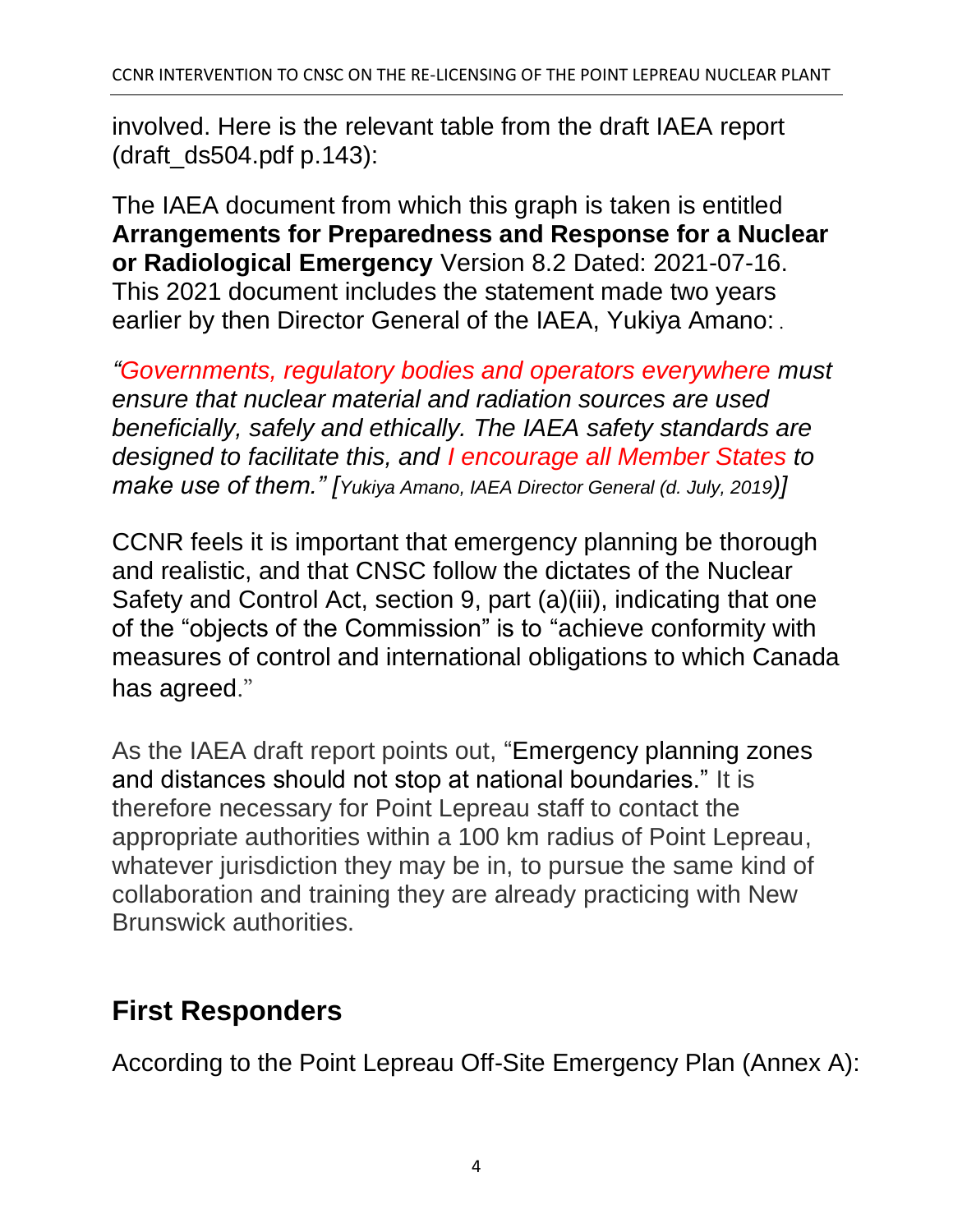"The Radiation Protection Regulations . . . prescribe dose limits for the emergency response phase. They indicate an effective dose not exceeding 500 mSv and an equivalent dose to the skin not exceeding 5,000 mSv during the control of the emergency. These dose limits could apply to workers onsite at the accident or to members of the public involved in the offsite response, such as first responders."

These are extraordinarily large radiation doses. They are ten times greater than the maximum doses allowed for an atomic worker in one calendar year, and from 33 to 100 times greater than the maximum doses normally permitted for any other person.

On consulting the CNSC document from which these numbers are taken [\(https://laws-lois.justice.gc.ca/eng/regulations/sor-2000-](https://laws-lois.justice.gc.ca/eng/regulations/sor-2000-203/page-2.html#h-656878) [203/page-2.html#h-656878](https://laws-lois.justice.gc.ca/eng/regulations/sor-2000-203/page-2.html#h-656878)) we find that such doses are only to be permitted in extreme circumstances calling for heroic behaviour, such as "actions to prevent health effects of radiation that are fatal or life-threatening, or that result in permanent injury".

The Point Lepreau Off-Site Emergency Plan goes on to say that

"Emergency workers not designated as such in advance shall not be the first emergency workers chosen for taking actions that could result in their doses exceeding the guidance values of dose for lifesaving actions, as given in Appendix I. Helpers in an emergency shall not be allowed to take actions that could result in their receiving doses more than an effective dose of 50 mSv. "

"The operating organization (PLNGS) and response organizations (NB Provincial Departments and Agencies) shall ensure that emergency workers who undertake emergency response actions in which doses received might exceed an effective dose of 50 mSv do so voluntarily; that they have been clearly and comprehensively informed in advance of associated health risks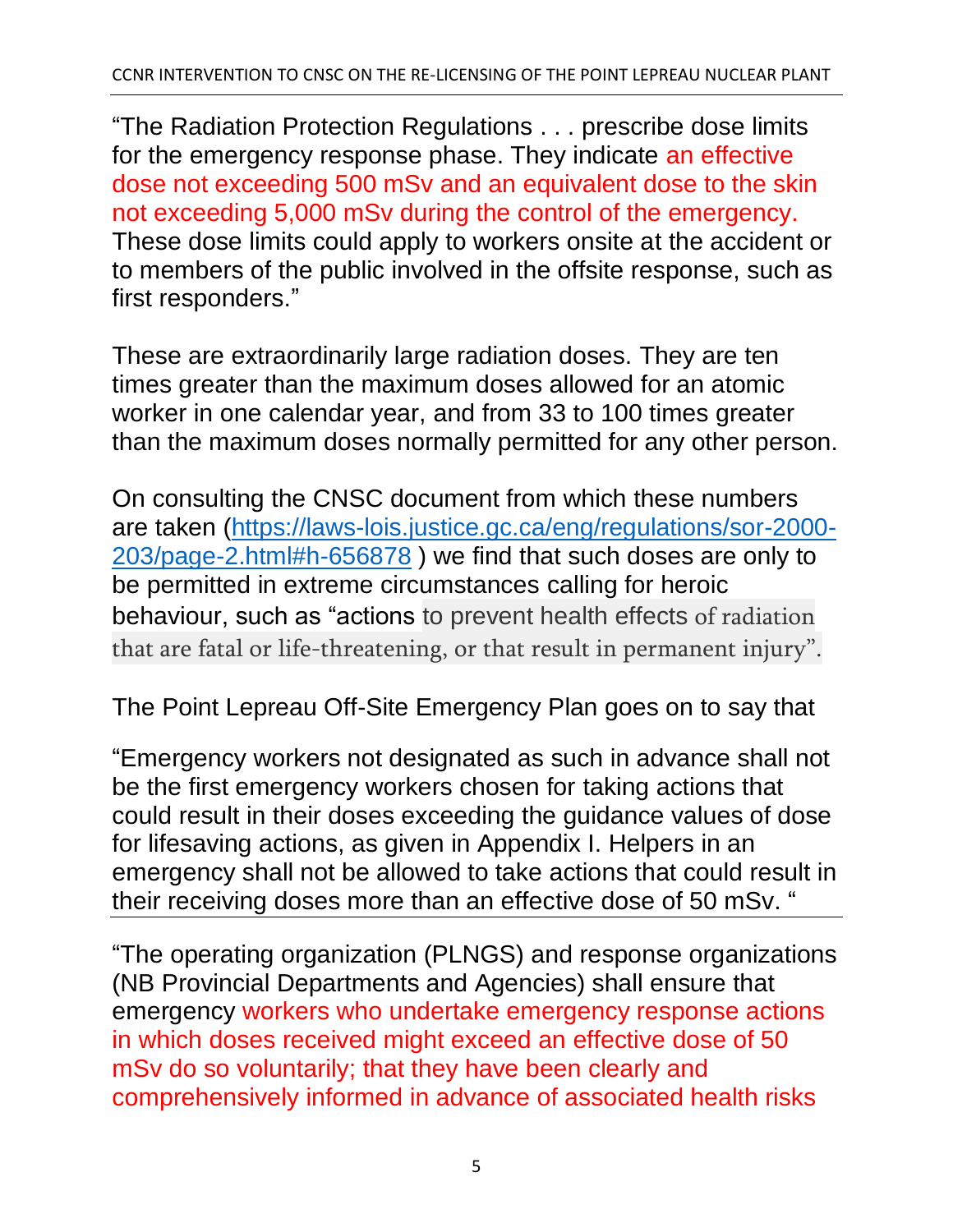as well as of available protective measures; and that they are, to the extent possible, trained in the actions that they might be required to take."

The actions to be taken by these workers will require considerable training. They must become acquainted with the wide variety of radioactive materials, including alpha-emitters and beta-emitters, that can be released into the air we breathe, the food we eat, the water we drink and the ground we stand on. Radioactive contamination of soil, buildings, roadways, clothing, vegetation and skin is notoriously difficult to remove. Doctors and nurses often have no idea how to treat a radioactively contaminated patient without endangering themselves. But the Off-Site Plan assumes that these skills will be available, and that Mobile Decontamination Centres (MDCs) will be ready to go.

"Concept of Operations:

"Decontamination must be conducted as soon as possible to be effective in saving lives, limiting injuries and reducing the spread of contamination. Responders should use resources that are immediately available and start decontamination as soon as possible. Mass decontamination will be conducted in 4 stages: Stage 1: Determine the need to deploy MDCs; Stage 2: Set up the MDCs to include manning and full resources; Stage 3: Conduct decontamination of evacuees, as required; and Stage 4: Prepare for the Recovery Phase (Remediation)"

*Point Lepreau Off-Site Emergency Plan, page 117.*

Since the protection of the health and safety of humans and the environment is first among the three or four legal objectives of the Commission, as spelled out in article 9, part (a)(i) of the Nuclear Safety and Control Act, we respectfully request that the Commissioners assure themselves that every aspect of the training and planning be carried out in the best possible way,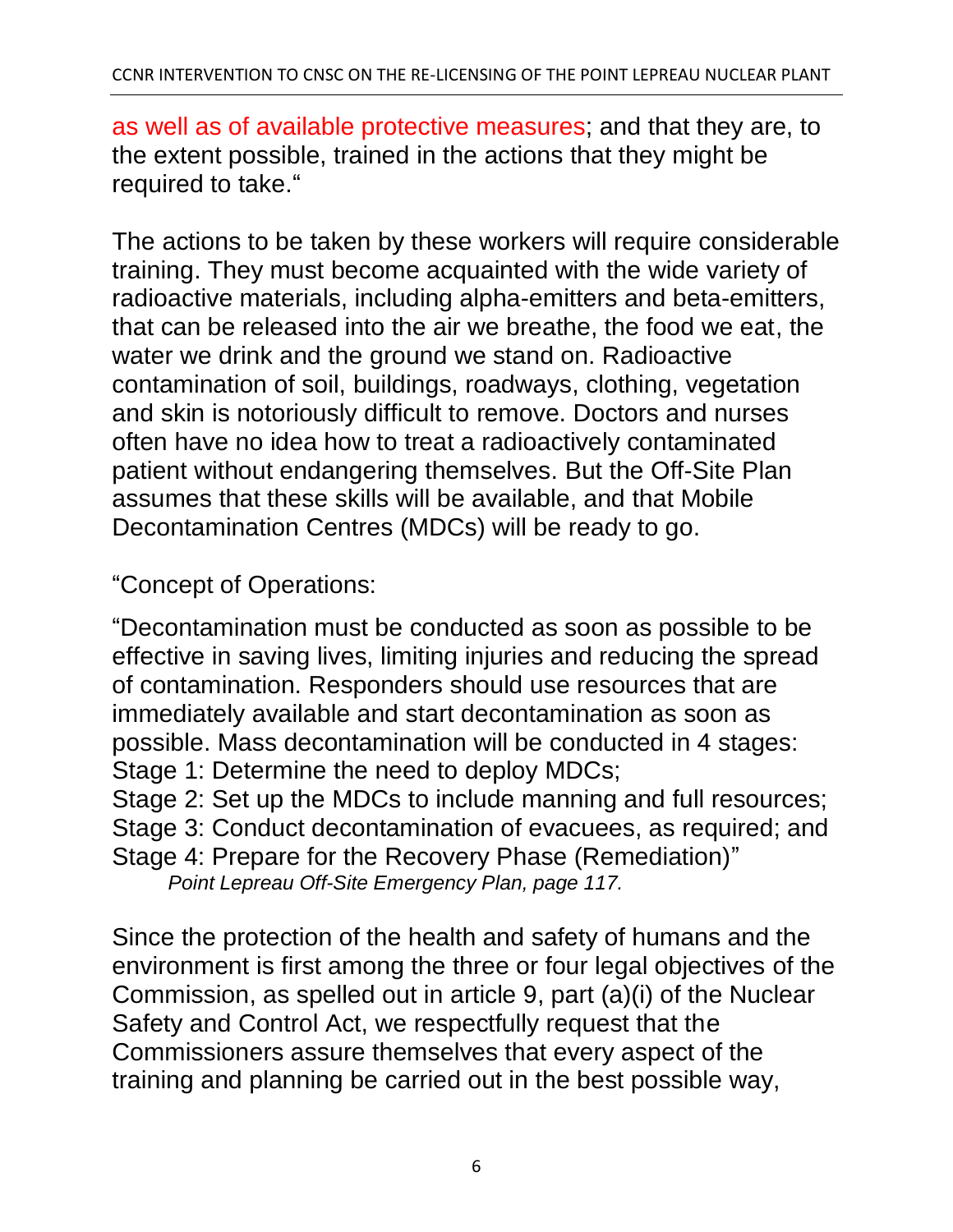involving not only emergency measures folk and first responders in New Brunswick, but also in the affected portions of Nova Scotia and Maine that are within the 100 km radius proposed by IAEA.

## **Recommendation**

CCNR recommends that the Commissioners not grant a PROL licence for Point Lepreau for a period of more than 3 years, during which time the Point Lepreau staff and CNSC staff can work together with emergency measures people and first responders to consolidate and improve the off-site emergency plan in accordance with best practice as recommended by the IAEA. This will necessitate close collaboration with appropriate authorities in Nova Scotia and Maine.

# **Severe Accident Analysis**

The previous paragraphs deal with emergency preparedness to cope with the consequences of a severe nuclear accident, whereby a small but significant fraction of the radioactive inventory in the core of the reactor is released into the environment. Although such events are unlikely, previous failures (e.g. the meltdowns at Three Mile Island in Pennsylvania, at Chernobyl in Ukraine, and at three of the six reactors at Fukushima-Daiichi in Japan) have led regulators around the world to try to plan for the consequences of such a severe accident regardless of the presumed improbability of such an event.

Thousands of pipes at Lepreau were replaced for safety reasons during the four year refurbishment that took place from 2008 to 2012 at a cost of about \$2.4 billion (one billion dollars over budget). Some of these old pipes were getting rather brittle under the influence of high temperatures and pressures and intense radiation. Other pipes were gradually losing wall thickness and so they were becoming thinner and more fragile.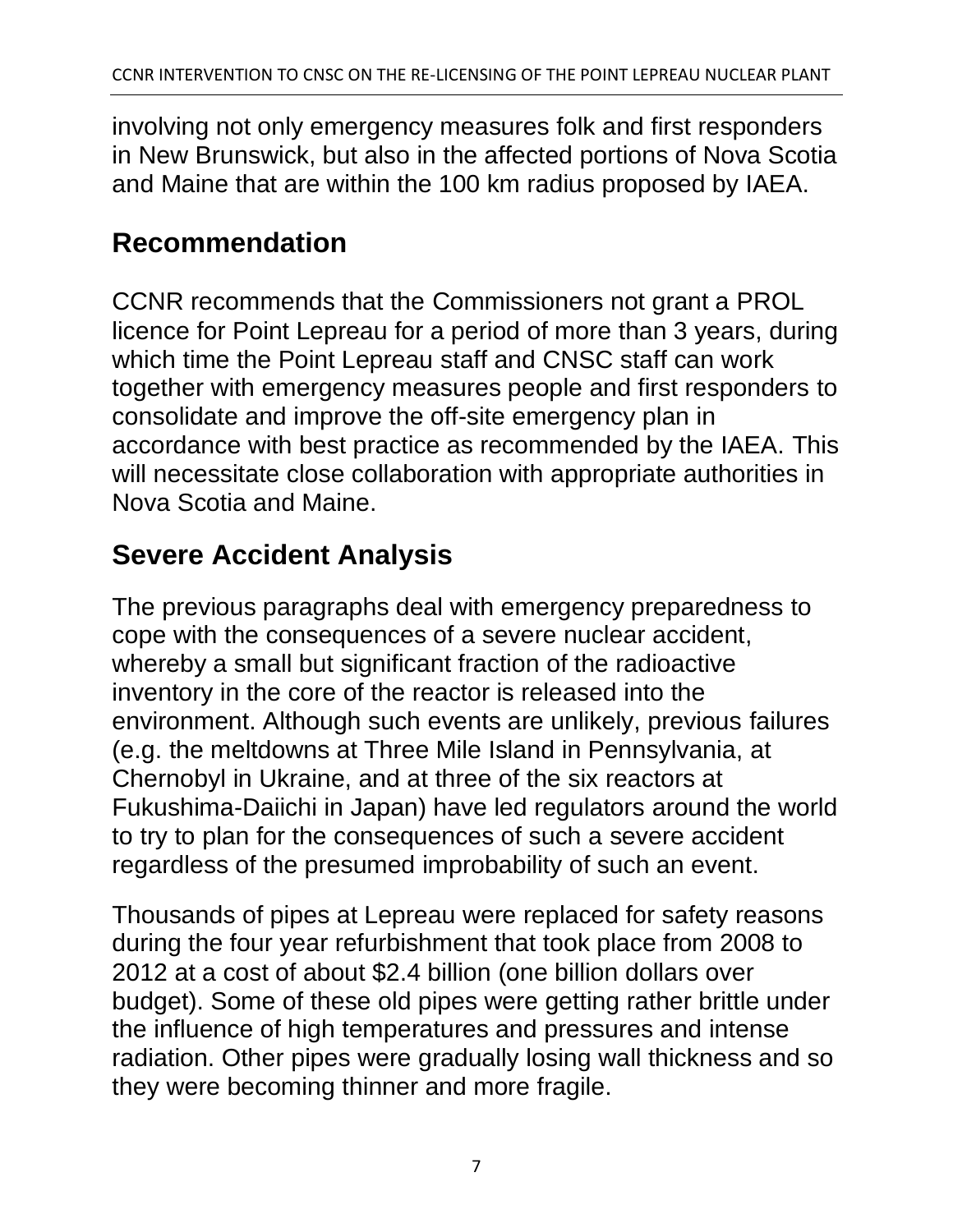Brand new pipes are sturdier and much less likely to break. Any sudden rupture of a pipe in the primary cooling circuit of a nuclear reactor leads to a "loss of coolant accident" or LOCA. If it's a small leak, nothing terrible happens. But if it's a major leak, additional coolant has to be provided quickly and continuously to prevent the fuel from overheating, melting, and releasing a sizable fraction of its radioactive inventory.

Surprisingly, severe overheating can happen even after the fission process has been completely shut down, because radioactivity cannot be shut off. The radioactivity in the core of a reactor is so intense that it continues to generate a lot of heat for a long time, at a rapidly diminishing rate. It's more than enough heat to melt the core of the reactor. The triple. meltdown at Fukushima happened because, even though all three reactors were completely shut off, there was no way to cool the core due to a "station black out" – no electrical power to run the pumps. The backup diesel generators were flooded and therefore useless. Radioactive heat built up, the temperature soared, explosions occurred, and airborne radioactivity was scattered over a very large area as the cores of the three reactors meltdown down into the sub-basements and perhaps into the ground beneath the floor – no one knows for sure.

The IAEA draft document assumes that ""The source term (release) used for reactor emergencies is based on the maximum expected release characteristics (e.g. release of 10% of the volatile fission products, a ground level release, release duration of 10 hours) that could potentially lead to severe deterministic effects or to stochastic effects off the site." Deterministic effects are health effects that are experienced shortly after exposure, ranging from reddening of the skin and hair loss to radiation sickness and possible death. Stochastic effects are subsequent radiation-induced diseases such as cancer that typically occur years or even decades after exposure.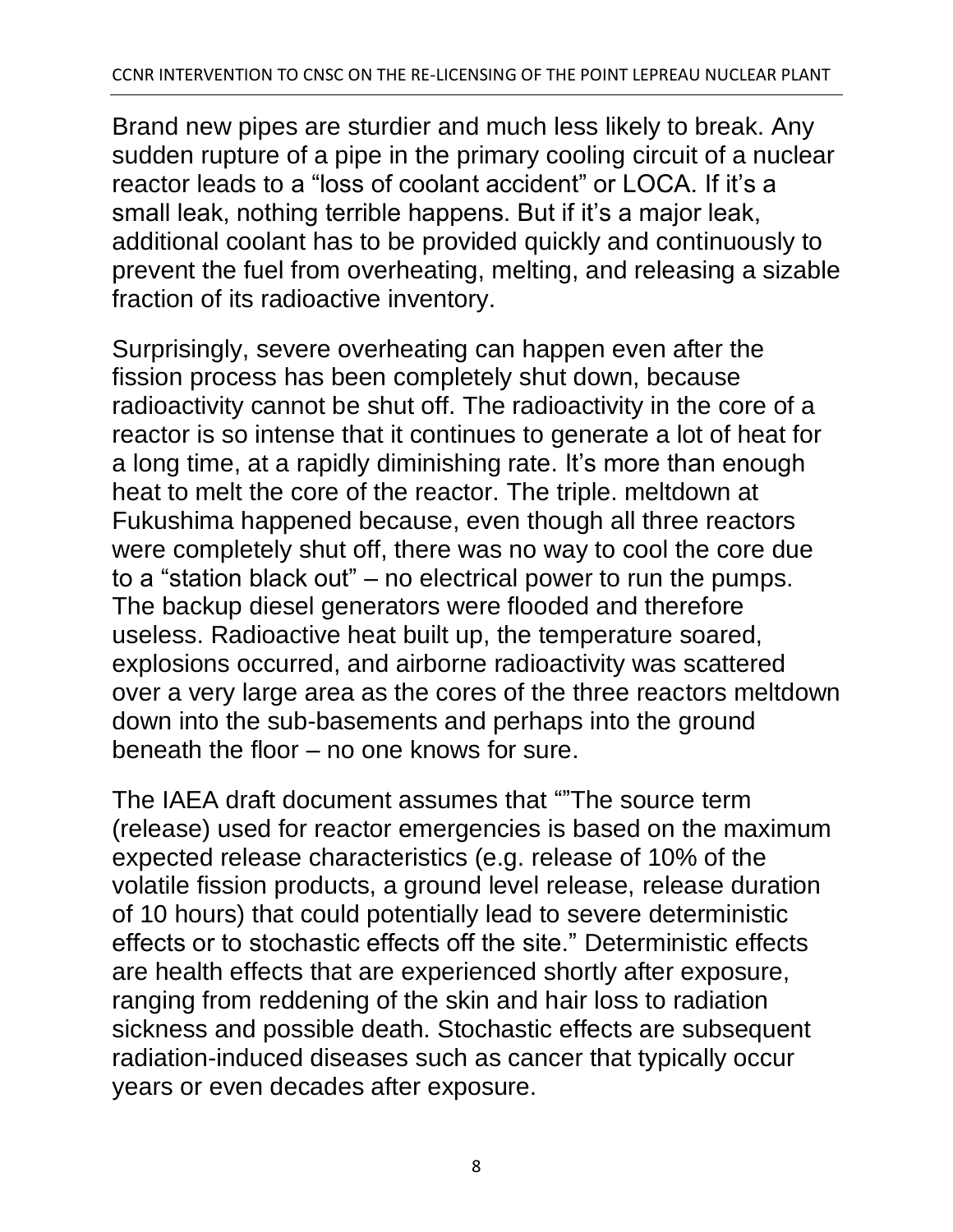One of the most important of the "volatile fission products" is cesium-137, a very strong gamma-emitter that is released as a hot metallic vapour which quickly condenses to a solid and bonds to cool surfaces such as soil, roadways, roofs, clothing and skin. The Point Lepreau reactor holds more than 70 quadrillion becquerels (70,000 terabecquerels) of cesium-137, and ten percent of that would be 7 quadrillion becquerels (7,000 Terabecquerels). That's the amount of cesium-137 that the IAEA supposes might be released in the event of a severe core melting accident. By contrast, the CNSC staff has estimated a release of only 100 terabecquerels following a severe reactor accident, without providing any calculations or analysis to demonstrate how staff arrives at such a small release. The CNSC figure is only 0.14 percent of the inventory of cesium-137, whereas the IAEA figure is 70 times bigger.

A becquerel is the international unit of radioactivity. One becquerel indicates that there is one atomic disintegration occurring every second – or 60 disintegrations per minute and 3600 disintegrations per hour. Evidently 70,000 terabecquereks is an enormous amount of radioactivity.

### **Recommendation**

**CCNR recommends that the Commission order an independent assessment of the CNSC source term of 100 terabecquerels of cesium-137 following a severe fuel melting accident compared with the IAEA source term of 7,000 terabecquerels of cesium-137.**

## **Unresolved Safety Questions**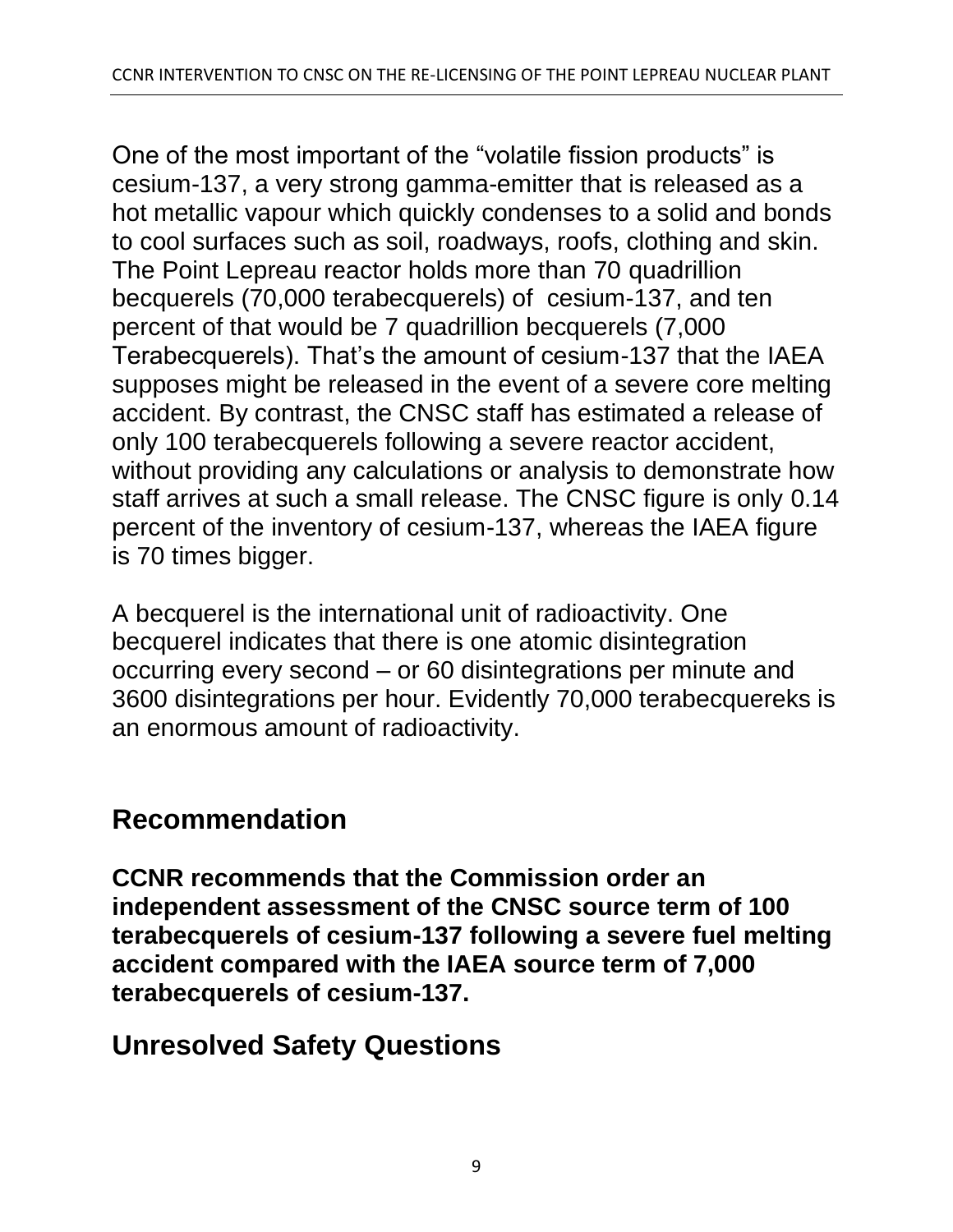Good emergency planning must be based on realistic estimates of risk. There is no advantage in underestimating the nature of a nuclear emergency ahead of time as it may lead to a woefully inadequate response if and when such an accident occurs. At the same time, every reasonable measure should be taken to prevent such an emergency from ever occurring in the first place. These two aspects of prudent planning are not contradictory but complementary.

Dr. Sunil Nijhawan, a conscientuous and experienced nuclear scientist who has spent most of his professional life studying the causes and the consequences of severe nuclear accident scenarios in CANDU reactors, has posed a list of unresolved safety questions involving engineering approaches that can be undertaken to either help prevent such an accident from happening or tio mitigate the off=site cinseuqneces of such an accident if it were to happen.

Here is Dr. Nijhawan's list, taken from a presentation he put together on October 1 2018, attached as Annex B.